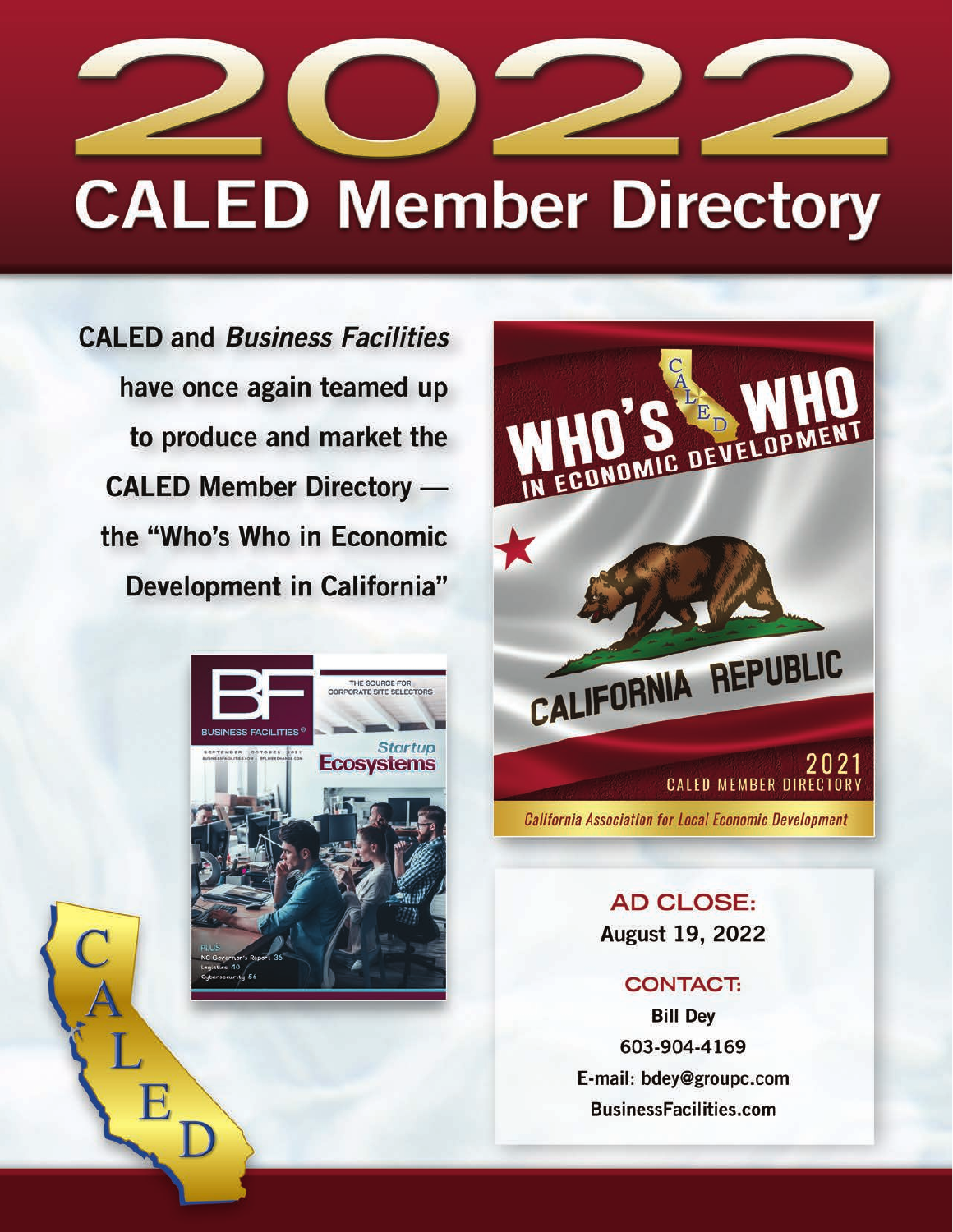# **CALED AND BUSINESS FACILITIES: A POWERFUL PARTNERSHIP** Reach more than 60,000<sup>\*</sup> corporate executives with active relocation, expansion, or consolidation plans.

### The 2022 CALED Member Directory will be a stand-alone guide inserted into the September/October 2022 issue of Business Facilities

Business Facilities provides the most effective way to reach corporate site selectors every step of the way as they research potential locations for their relocation, expansion or consolidation projects. Business Facilities' integrated marketing packages should be the foundation of your advertising program, and are the best way to create the community recognition and leads you need to maximize your marketing ROI. Nothing works better than a combination of print, online, and in-person marketing to help corporate executives identify your community as the solution to their location search.





## Promote Your California Location With Our Integrated Marketing Solutions

Through print and digital issues of **Business Facilities** magazine, online at BusinessFacilities.com and via email with Business Facilities' eNewsletters, Business Facilities provides the information and economic development contacts that busy executives need, giving you the opportunity to build awareness and branding of your California location.

**BUSINESS FACILITIES EMERGING INDUSTRIES**November 16-18, 2022 • Orlando, FL **BUSINESS FACILITIES** 



Business Facilities Live Xchange gives you the opportunity to meet face-to-face with corporate site selectors and consultants who are identifying new locations for their expansion or relocation projects.

As a Business Facilities LiveXchange sponsor, you will meet one-on-one with delegates who are focused on their projects and anxious to discuss your California location and the benefits you offer. We require each delegate to present their project plans to us, interview scores of our subscribers, and accept only decision makers with active or ongoing site selection projects. Your sponsorship package includes accommodations, meals, and promotional collateral.

\*Distribution consists of 40,000 subscribers to Business Facilities magazine and more than 20,000 Business Facilities digital edition recipients.

#### Check out the special packages Business Facilities is offering CALED members, and make the most of your marketing budget!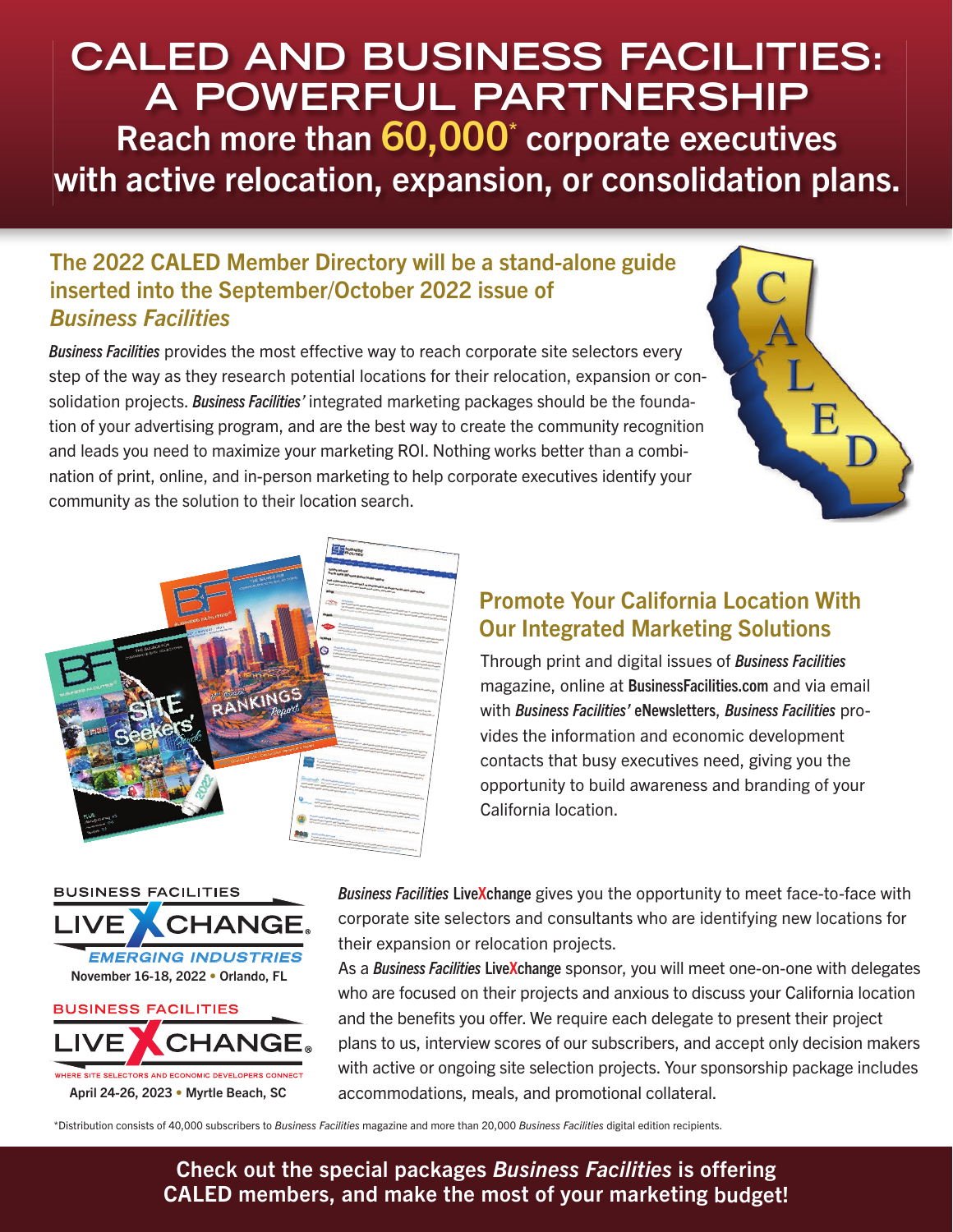| <b>Advertising Rates</b>                                                                                 | <b>PACKAGE</b>                                                                       | <b>PACKAGE</b><br>$\sim 10$                                                                             | <b>PACKAGE</b>                                                                                          |
|----------------------------------------------------------------------------------------------------------|--------------------------------------------------------------------------------------|---------------------------------------------------------------------------------------------------------|---------------------------------------------------------------------------------------------------------|
| In Print                                                                                                 |                                                                                      |                                                                                                         |                                                                                                         |
| Four color advertisement in CALED Directory                                                              | One Ad<br>40,000 subscribers<br>Inserted into the<br>September/October<br>2022 issue | Two Ads<br>40,000 subscribers<br>Inserted into the<br>September/October 2022<br>issue and one issue TBD | Two Ads<br>40,000 subscribers<br>Inserted into the<br>September/October 2022<br>issue and one issue TBD |
| In Person                                                                                                |                                                                                      |                                                                                                         |                                                                                                         |
| Business Facilities LiveXchange Primary Sponsorship                                                      | N/A                                                                                  | N/A                                                                                                     | Included                                                                                                |
| <b>Online</b>                                                                                            |                                                                                      |                                                                                                         |                                                                                                         |
| Digital edition of the CALED Directory on the<br>California state page and Business Facilities home page | Run time $-1$ year                                                                   | Run time $-1$ year                                                                                      | Run time $-1$ year                                                                                      |
| Business Facilities Headline e-Newsletter sponsorship                                                    | N/A                                                                                  | One sponsorship                                                                                         | Two sponsorships                                                                                        |
| <b>Lead Generation and Direct Mail</b>                                                                   |                                                                                      |                                                                                                         |                                                                                                         |
| Visibility on Featured Location page on BusinessFacilities.com                                           | Included<br>Run time - Oct 2022                                                      | Included<br>Run time $-$ Oct 2022                                                                       | Included<br>Run time - Oct 2022                                                                         |
| Direct Mail Names from the Business Facilities circulation file                                          | N/A                                                                                  | 1,000 names                                                                                             | 2,000 names                                                                                             |
| <b>Print Ad Size</b>                                                                                     |                                                                                      |                                                                                                         |                                                                                                         |
| <b>Full Page</b>                                                                                         | <b>PACKAGE COST:</b><br>\$5,700                                                      | <b>PACKAGE COST:</b><br>\$11,000                                                                        | <b>PACKAGE COST:</b><br>\$21,000                                                                        |
| 2/3 Page                                                                                                 | <b>PACKAGE COST:</b><br>\$4,500                                                      | <b>PACKAGE COST:</b><br>\$8,000                                                                         | <b>PACKAGE COST:</b><br>\$18,500                                                                        |
| $1/2$ Page                                                                                               | <b>PACKAGE COST:</b><br>\$3,900                                                      | <b>PACKAGE COST:</b><br>\$7,500                                                                         | <b>PACKAGE COST:</b><br>\$17,500                                                                        |
| $1/3$ Page                                                                                               | <b>PACKAGE COST:</b><br>\$2,800<br>N/A                                               | N/A                                                                                                     |                                                                                                         |
| 1/4 Page                                                                                                 | <b>PACKAGE COST:</b><br>\$2,500<br>N/A                                               | N/A                                                                                                     |                                                                                                         |